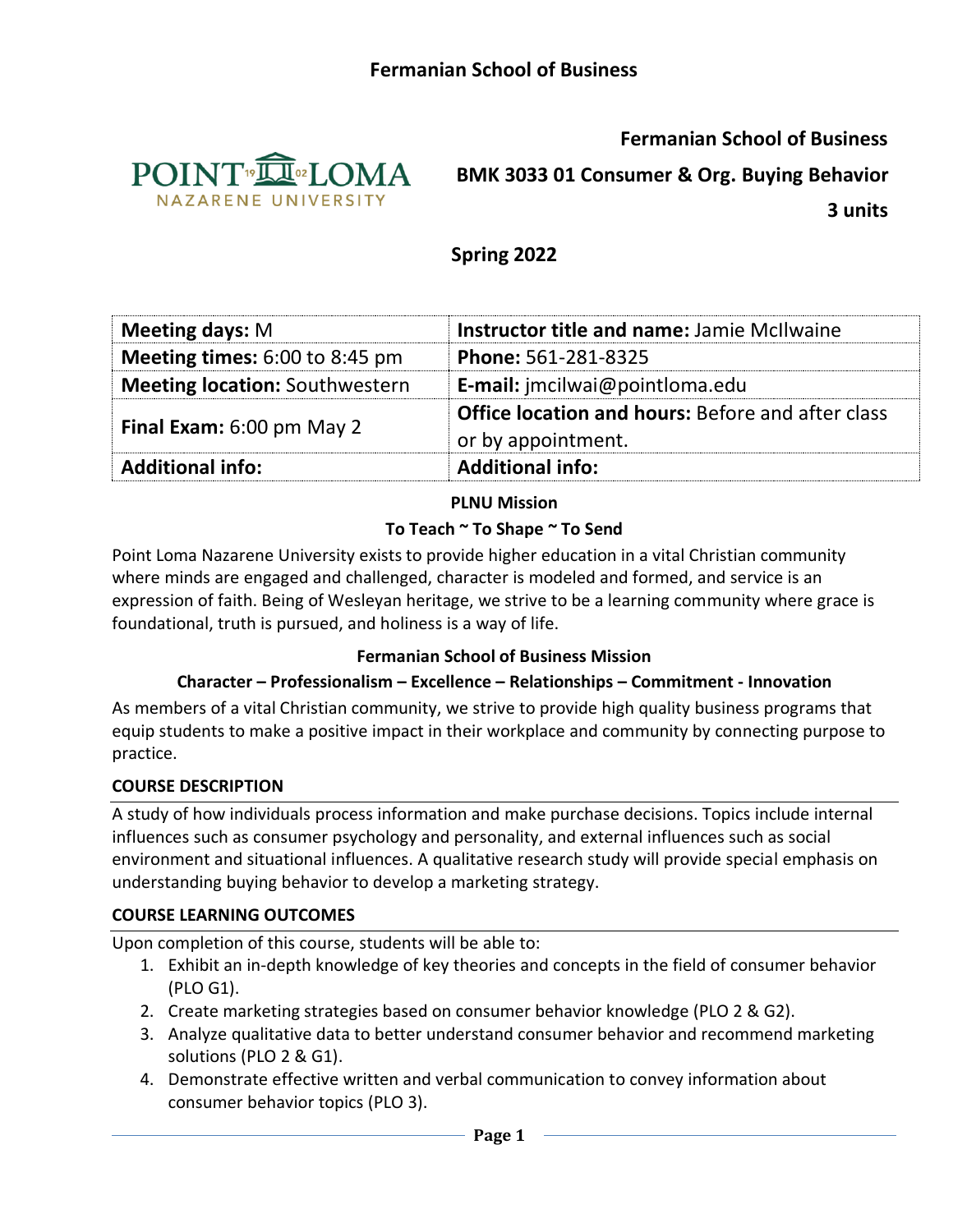- 5. Analyze ethical and faith-based issues relating to consumer behavior (PLO 4).
- 6. Collaborate with a team to produce a research report and presentation (PLO 5).

# **COURSE CREDIT HOUR INFORMATION**

In the interest of providing sufficient time to accomplish the stated Course Learning Outcomes, this class meets the PLNU credit hour policy for a 3-unit class delivered over 16 weeks. Specific details about how the class meets the credit hour requirement can be provided upon request.

#### **REQUIRED TEXTS AND RECOMMENDED STUDY RESOURCES**

CB, 8th Edition Babin and Harris Cengage 4ltrpress

ISBN 13: 978-1-305-40323-9

### **ASSESSMENT AND GRADING**

| Assignment distribution by points:                                                                                                                                                                                                                                                                                       | Sample grade scale:                                                                          |                                                                                                           |
|--------------------------------------------------------------------------------------------------------------------------------------------------------------------------------------------------------------------------------------------------------------------------------------------------------------------------|----------------------------------------------------------------------------------------------|-----------------------------------------------------------------------------------------------------------|
| <b>Chapter Discussions 55 points</b><br>$\bullet$<br>Qualitative Research Videos 60 points<br>$\bullet$<br>Exams 300 points<br>٠<br>Consumer Behavior Fast 60 points<br>$\bullet$<br><b>Current Topic Presentation 100 points</b><br>$\bullet$<br>Group Project 340 points<br>$\bullet$<br>Class Participation 85 points | A=930-1,000<br>$A = 929 - 900$<br>B+=870-899<br>B=830-869<br>$B = 800 - 829$<br>$C+=770-799$ | $C = 730 - 769$<br>$C = 700 - 729$<br>$D+=670-699$<br>$D = 630 - 669$<br>$D = 600 - 629$<br>$F = 0 - 599$ |

# **INCOMPLETES AND LATE ASSIGNMENTS**

All assignments are to be submitted/turned in by the beginning of the class session when they are due—including assignments posted in Canvas. Incompletes will only be assigned in extremely unusual circumstances.

# **SPIRITUAL CARE**

At the Mission Valley (MV) campus we have an onsite chaplain, Rev. Gordon Wong, who is available during class break times across the week. If you have questions for, desire to meet or share a prayer request with Rev. Wong you can contact him directly

at [mvchaplain@pointloma.edu](mailto:mvchaplain@pointloma.edu) or [gordonwong@pointloma.edu.](mailto:gordonwong@pointloma.edu) Rev. Wong's cell number is 808-429- 1129 if you need a more immediate response.

In addition, on the MV campus there is a prayer chapel on the third floor which is open for use as a space set apart for quiet reflection and prayer.

# **PLNU COPYRIGHT POLICY**

Point Loma Nazarene University, as a non-profit educational institution, is entitled by law to use materials protected by the US Copyright Act for classroom education. Any use of those materials outside the class may violate the law.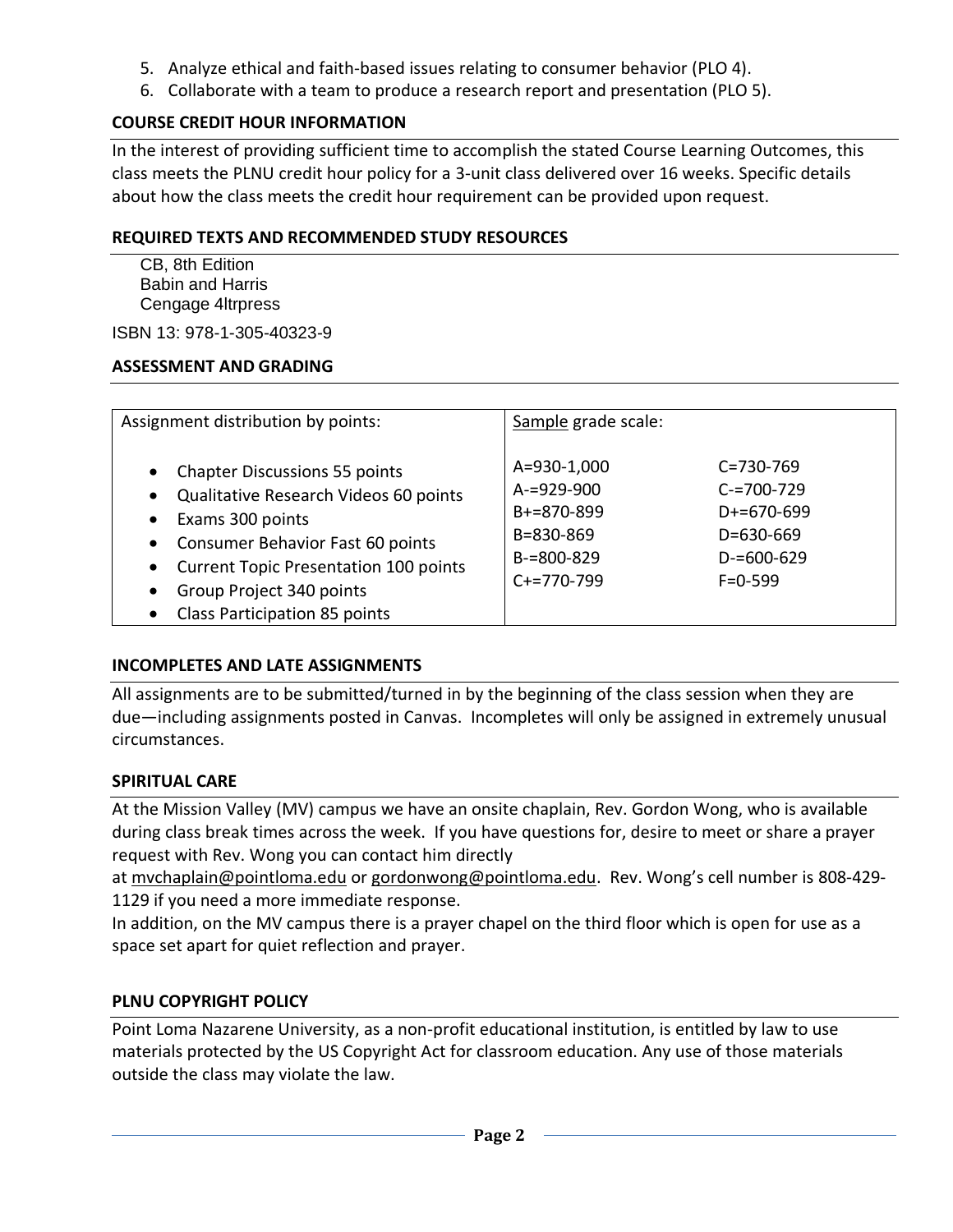### **PLNU ACADEMIC HONESTY POLICY**

Students should demonstrate academic honesty by doing original work and by giving appropriate credit to the ideas of others. Academic dishonesty is the act of presenting information, ideas, and/or concepts as one's own when in reality they are the results of another person's creativity and effort. A faculty member who believes a situation involving academic dishonesty has been detected may assign a failing grade for that assignment or examination, or, depending on the seriousness of the offense, for the course. Faculty should follow and students may appeal using the procedure in the university Catalog.

See the [Academic Honesty Policy](https://catalog.pointloma.edu/content.php?catoid=54&navoid=3048#Academic_Honesty) in the Graduate and Professional Studies Catalog for definitions of kinds of academic dishonesty and for further policy information.

# **PLNU ACADEMIC ACCOMMODATIONS POLICY**

PLNU is committed to providing equal opportunity for participation in all its programs, services, and activities. Students with disabilities may request course-related accommodations by contacting the Educational Access Center (EAC), located in the Bond Academic Center [\(EAC@pointloma.edu](mailto:EAC@pointloma.edu) or 619- 849-2486). Once a student's eligibility for an accommodation has been determined, the EAC will issue an academic accommodation plan ("AP") to all faculty who teach courses in which the student is enrolled each semester.

PLNU highly recommends that students speak with their professors during the first two weeks of each semester/term about the implementation of their AP in that particular course and/or if they do not wish to utilize some or all of the elements of their AP in that course.

Students who need accommodations for a disability should contact the EAC as early as possible (i.e., ideally before the beginning of the semester) to assure appropriate accommodations can be provided. It is the student's responsibility to make the first contact with the EAC.

# **PLNU ATTENDANCE AND PARTICIPATION POLICY**

Regular and punctual attendance at all classes is considered essential to optimum academic achievement. If the student is absent from more than 10 percent of class meetings, the faculty member can file a written report which may result in de-enrollment. If the absences exceed 20 percent, the student may be de-enrolled without notice until the university drop date or, after that date, receive the appropriate grade for their work and participation. See [ADC Academic Policies in the](https://catalog.pointloma.edu/content.php?catoid=54&navoid=3033#acadhonesty)  [Graduate and Professional Studies Catalog](https://catalog.pointloma.edu/content.php?catoid=54&navoid=3033#acadhonesty) in the Graduate and Professional Studies Catalog for additional detail.

# **USE OF TECHNOLOGY**

In order to be successful in your course, you'll need to meet the minimum technology and system requirements; please refer to the *[Technology and System Requirements](https://help.pointloma.edu/TDClient/1808/Portal/KB/ArticleDet?ID=108349)* information. Additionally, students are required to have headphone speakers, microphone, or webcams compatible with their computer available to use for any online or hybrid classes. Please note that any course with online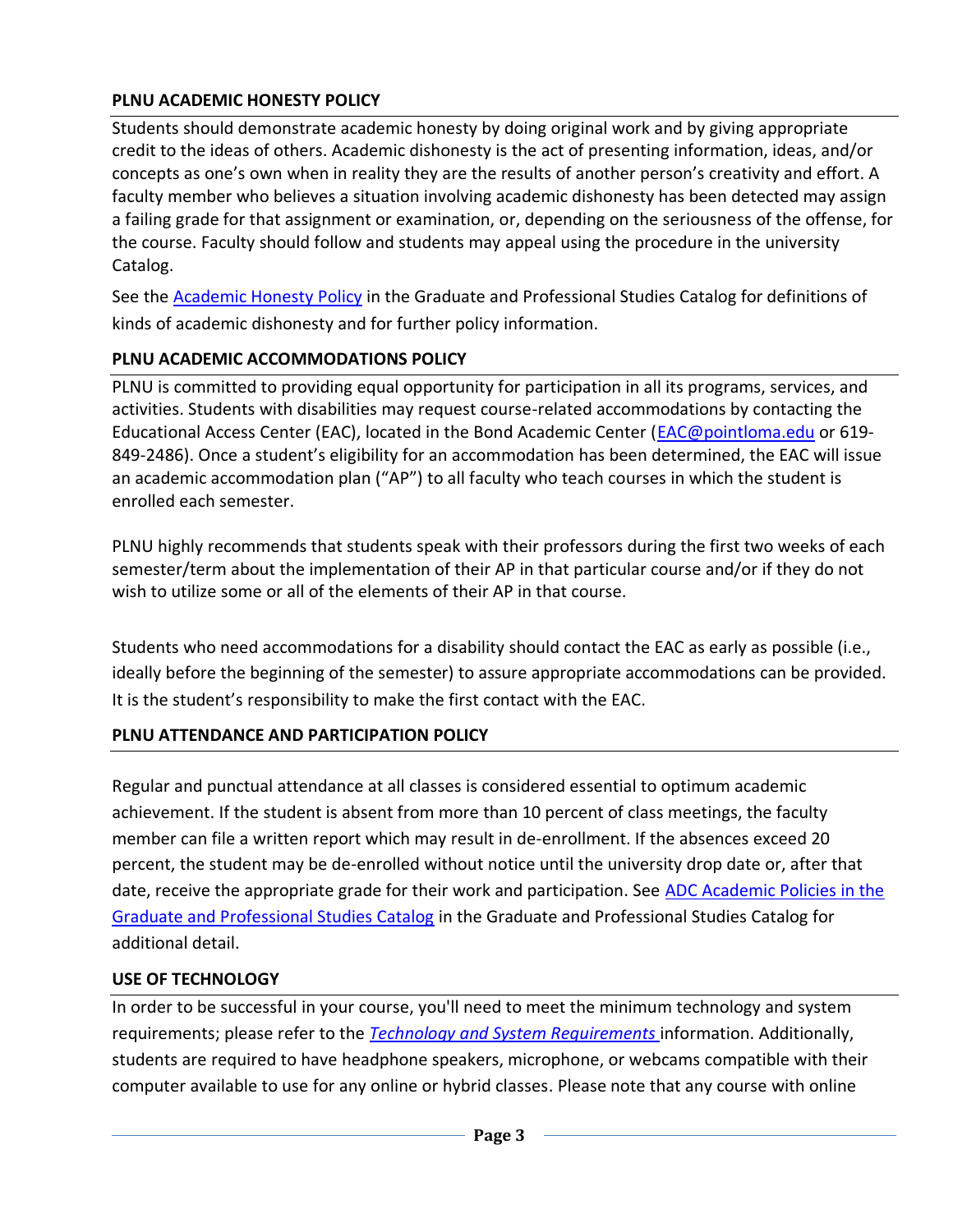proctored exams require a computer with a camera (tablets are not compatible) to complete exams online.

Problems with technology do not relieve you of the responsibility of participating, turning in your assignments, or completing your class work.

#### **FINAL EXAMINATION POLICY**

Successful completion of this class requires taking the final examination **on its scheduled day**. No requests for early examinations or alternative days will be approved.

#### **COURSE SCHEDULE AND ASSIGNMENTS\***

| Week | <b>Topics</b>                                                                                                                            | <b>Readings/Activities</b>  | <b>Discussion Boards</b>                                                                         | <b>Assignments</b>                   | <b>Group Project</b>                    |
|------|------------------------------------------------------------------------------------------------------------------------------------------|-----------------------------|--------------------------------------------------------------------------------------------------|--------------------------------------|-----------------------------------------|
|      |                                                                                                                                          |                             |                                                                                                  |                                      |                                         |
| 1    |                                                                                                                                          | <b>Bias Test</b>            | <b>Bias Test &amp; Introduction</b>                                                              |                                      |                                         |
| 2    | <b>MLK Holiday</b>                                                                                                                       |                             |                                                                                                  |                                      |                                         |
| β    | Course introduction &<br>Introduction to<br>Consumer Behavior<br>1 What is consumer<br>behavior<br>2 Value and the CB<br>Value Framework | Chapter 1<br>Chapter 2      | Chapter 1 Discussion<br>Chapter 2 Discussion<br>What is qualitative<br>research video Discussion |                                      |                                         |
| 4    | 3 Consumer Learning<br><b>Starts Here:</b><br>Perception                                                                                 | Chapter 3                   | Chapter 3 Discussion<br>Developing a qualitative<br>research question video<br>Discussion        |                                      | CB Research<br>Ideas<br>Discussion      |
| 5    | 4 Comprehension,<br>Memory and Cognitive<br>Learning                                                                                     | Chapter 4                   | Chapter 4                                                                                        | <b>Current Topic</b><br>Presentation | Individual<br>annotated<br>bibliography |
| 6    |                                                                                                                                          | Exam #1 - Chp. 1, 2,<br>3,4 | Interviews video<br>Discussion                                                                   |                                      | Group<br>literature<br>review           |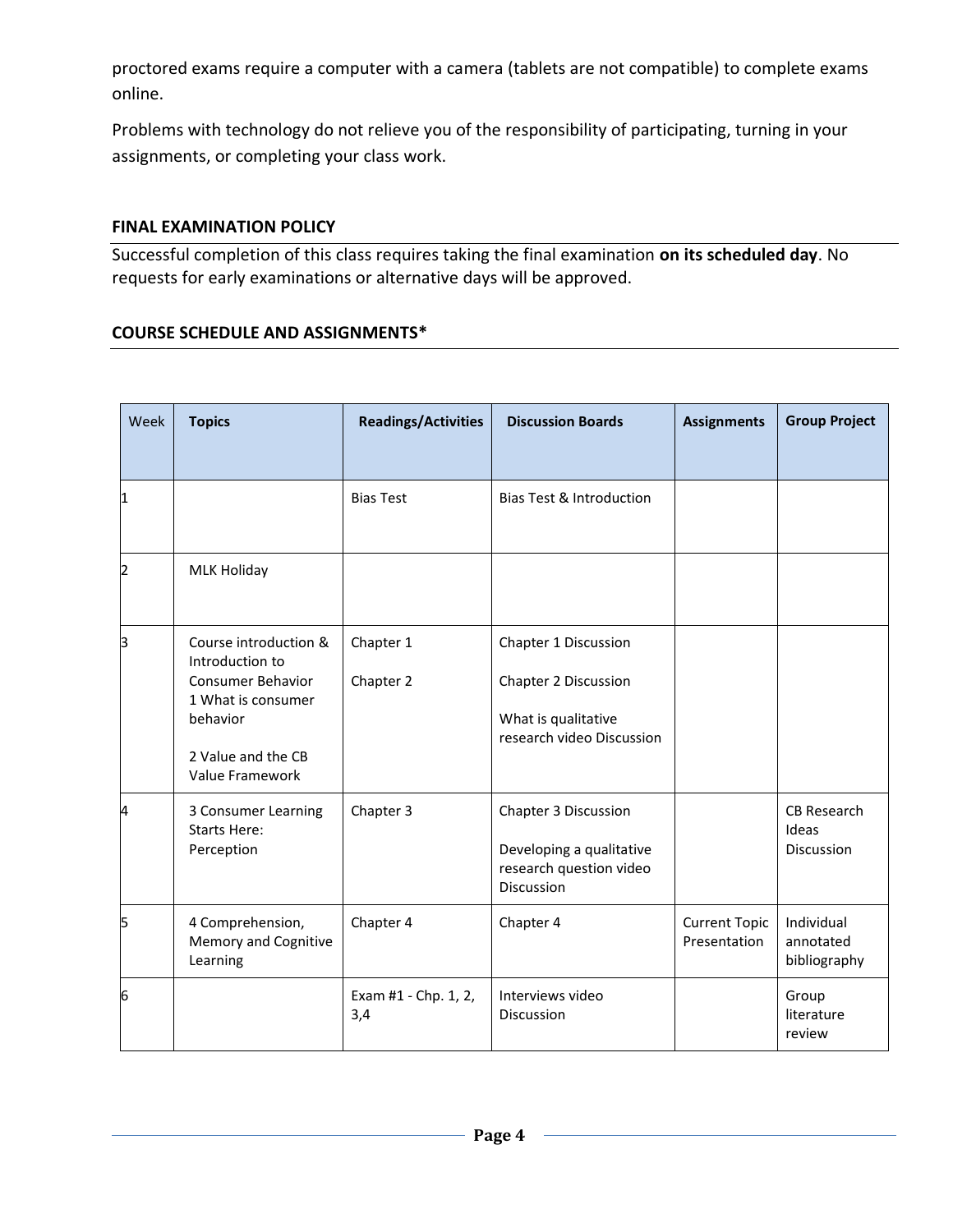| $\overline{7}$ | 5 Motivation and<br><b>Emotion: Driving</b><br><b>Consumer Behavior</b> | Chapter 5                              | Chapter 5<br>Focus groups video<br>Discussion   | <b>Current Topic</b><br>Presentation<br>Teams 1 &2<br>Consumer<br><b>Behavior Fast</b><br>#1   |                                                                     |
|----------------|-------------------------------------------------------------------------|----------------------------------------|-------------------------------------------------|------------------------------------------------------------------------------------------------|---------------------------------------------------------------------|
| 8              | 6 Personality,<br>Lifestyles and the Self-<br>Concept                   | Chapter 6                              | Chapter 6<br>Qualitative Data Analysis<br>video |                                                                                                | IRB Draft &<br>Presentation<br>Peer<br>Evaluation 1                 |
| $\overline{9}$ | 8 Group &<br>Interpersonal<br>Influence                                 | Chapter 8                              | Chapter 8<br>Scientific rigor video             | Current<br>Topic<br>Presentation<br>Teams 3 & 4                                                | <b>IRB Approval</b>                                                 |
| 10             |                                                                         | Exam #2 - Chp. 5, 6,<br>8              |                                                 |                                                                                                |                                                                     |
| 11             | 12 Decision Making 1:<br>Need & Recognition                             | Chapter 12                             | Chapter 12                                      | <b>Current Topic</b><br>Presentations<br>Teams 5 & 6<br>Consumer<br><b>Behavior Fast</b><br>#2 |                                                                     |
| 12             | 13 Decision Making 2:<br><b>Alternative Evaluation</b><br>& Choice      | Chapter 13                             | Chapter 13                                      | <b>Current Topic</b><br>Presentation<br>Teams 7 & 8                                            | Transcripts &<br>Recordings                                         |
| 13             | 14 Consumption to<br>Satisfaction                                       | Chapter 14                             | Chapter 14                                      |                                                                                                | Individual<br>Data<br>Collection<br>Themes                          |
| 14             | 16 Consumer &<br>Marketing<br>Misbehavior                               | Chapter 16                             | Chapter 16                                      |                                                                                                |                                                                     |
| 15             | <b>Final Presentations</b>                                              |                                        |                                                 |                                                                                                | Research<br>Presentations<br>Consumer<br><b>Behavior Fast</b><br>#3 |
| 16             | Final Exam                                                              | Exam #3 - Chp. 12,<br>13, 14, 16 (100) |                                                 |                                                                                                | Final Written<br>Report<br>Peer<br>Evaluation 2                     |